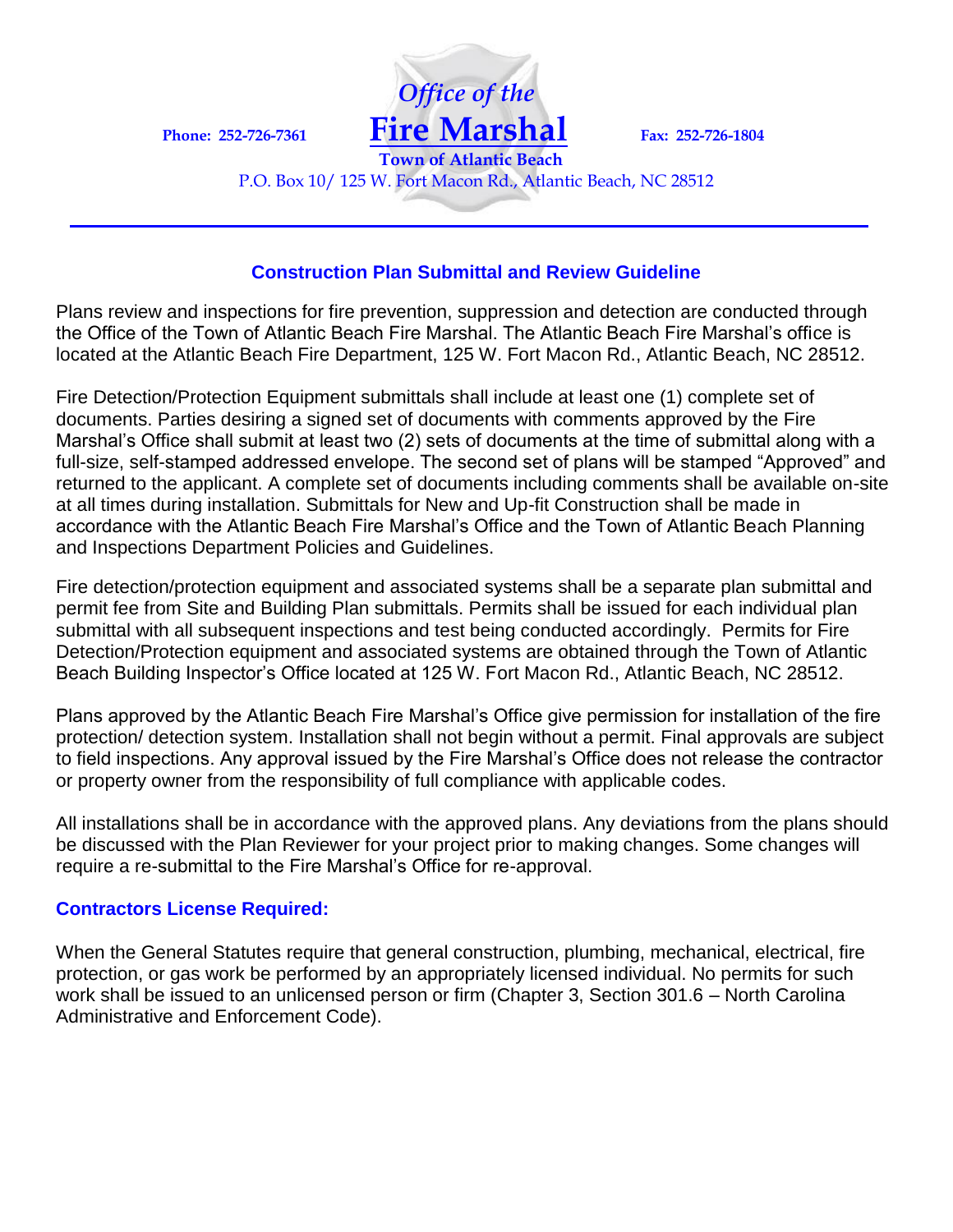### **Site Plan Submittal Requirements:**

Site Plan documents for new construction shall be submitted for review and approval prior to site preparation work beginning. Design, Construction and installation shall be in accordance with the appropriate Town of Atlantic Beach Ordinances, North Carolina Fire Prevention Code requirements and NFPA Standards.

Site plan documents for construction projects shall contain the following information:

- 1. Fire lane locations and pavement marking specifications;
- 2. Fire hydrant locations with associated water lines;
- 3. Fire department connection locations and "FDC" sign specifications;
- 4. Turning radius drawings and pavement driving lane markings;
- 5. Landscaping details including overhanging trees and shrubbery;
- 6. Building overhangs and drive-through locations and height clearances;
- 7. Building entrance and exit locations;
- 8. The anticipated fire flow requirements for the building;
- 9. The intended use of the building including secondary uses;
- 10. A NFPA 241 letter shall be submitted at the time of plan submittal;
- 11. Drawings shall be scaled;
- 12. Any other items requiring fire department consideration.

### **Building Plan Submittal Requirements:**

Construction documents for new and up-fit construction shall be submitted for review and approval prior to work beginning. Construction, installation and testing shall be in accordance with the appropriate Town of Atlantic Beach Ordinances, North Carolina Building/Fire Prevention Code requirements and NFPA Standards.

Building plan submittals shall contain the following information:

- 1. Building Floor Plan with an Appendix B;
- 2. Intended occupancy use classifications and secondary uses;
- 3. Building Elevations and Topography;
- 4. Fire rated assembly locations and specifications;
- 5. Fire separation locations and specifications;
- 6. Fire door locations and door specifications;
- 7. Hazardous Materials storage array locations and specifications;
- 8. Installation or Removal of Tanks for liquid motor fuels and LPG, LNG, CNG;
	- a. The sizes and locations of tanks shall be indicated;
	- b. Tank specifications shall be included.
- 9. High-piled combustible storage and rack storage array details;
	- a. Plans shall include drawings, diagrams and specifications on Rack Storage arrangements.
- 10.Kitchen Hood Installation locations and specifications;
	- a. See Fire Suppression System Plan Submittal Requirements.
- 11.Paint Spray Booths and Associated System locations and specifications;
	- a. See Fire Suppression System Plan Submittal Requirements.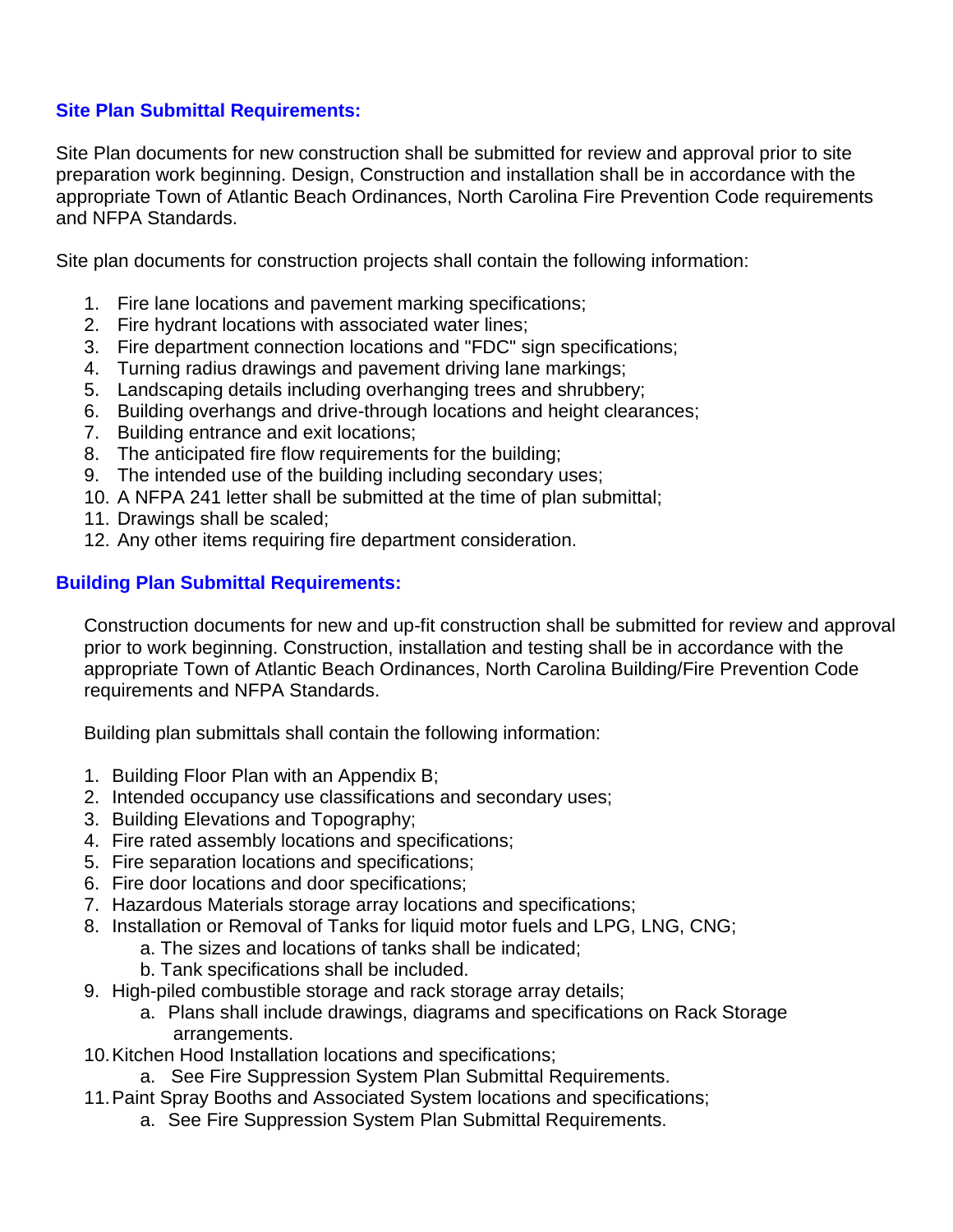- 12.Flammable/Combustible Liquid Storage Rooms, Hazardous Materials Storage Rooms and Clean Room locations and specifications;
	- a. Special Agent Protection Systems See Fire Suppression System Plan Submittal Requirements.
- 13.Compressed Gas or Medical Gas System piping diagrams;
	- a. Plans shall indicate all valve locations;
	- b. Plans shall indicate all emergency shut off locations and associated equipment and signs.
	- c. Pipe sizes and working pressures shall be indicated.
- 14.Drawings and specification for all buildings shall indicate how required fire separations and fire resistive integrity will be maintained;
	- a. Where penetration of a fire separation wall, floor or rated assembly will be made, drawings shall indicate in sufficient detail how the fire resistive integrity will be maintained;
	- b. Where penetrations are sealed, plans shall include specification on what materials are to be used to seal penetrations.
- 15.Fire detection and protection equipment installations;
	- a. See Fire Alarm System Plan Submittal Requirements;
	- b. See Fire Sprinkler/Standpipe System Plan Submittal Requirements;
	- c. See Fire Suppression System Plan Submittal Requirements.
- 16.Any other items requiring fire department consideration.
- 17.Drawings shall be scaled.

# **Fire Alarm System Plan Submittal Requirements:**

Construction documents for fire alarm systems shall be submitted for review and approval prior to system installation. Submittals shall be made in accordance with Section 907.1 of the North Carolina Fire Code. Systems shall be designed and installed in accordance with NFPA 72 (2002).

- 1. The fire alarm submittal shall include battery calculations, sequence of operations, voltage drop calculations, a riser diagram, a symbol legend, and, if utilizing ceiling mounted strobes, the appropriate ceiling heights, as required in NFPA 72 (2002).
- 2. Fire alarm system plans and specifications shall be developed in accordance with NFPA 72 by persons who are experienced in proper design, application, installation, and testing of fire alarm systems. (Review by a NICET Level III or Level IV or Professional Engineer is preferred).
- 3. Drawings need to be clear and understandable. Drawings should be of a fire alarm design only, not combination drawings using reflected ceiling plans, electrical, mechanical, etc.
- 4. Drawings shall be scaled.

# **Fire Sprinkler/Standpipe System Plan Submittal Requirements:**

Working plans shall be submitted for approval before any equipment is installed or remodeled. The sprinkler submittal shall include hydraulic calculations, manufacturer's data sheets, and any other documents needed to be in compliance with NFPA 13 (2002), 14 (2003), 20 (2003), 22 (2003), 24 (2002) and 25 (2002).